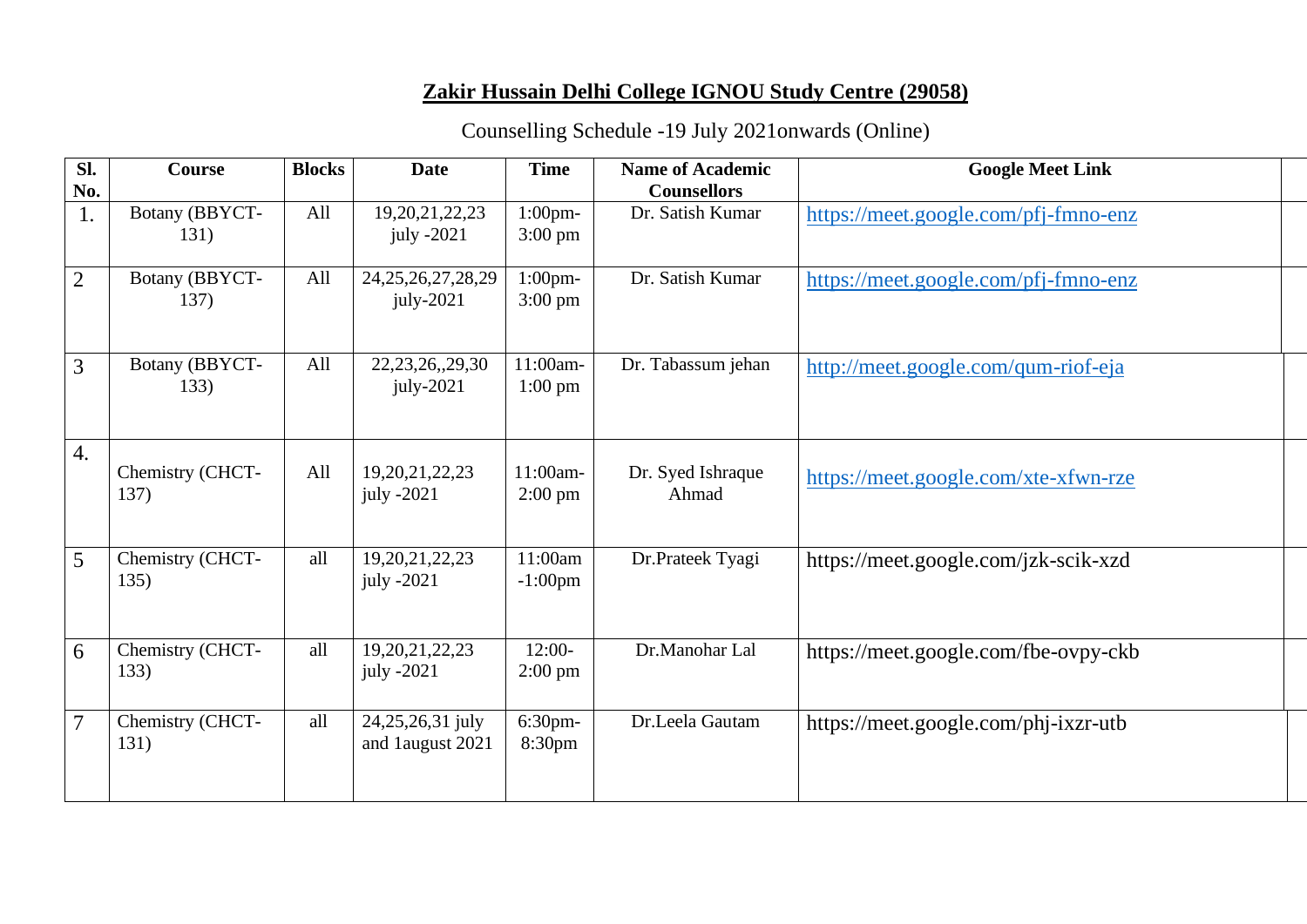| 8.  | Physics (PHCT-131)                      | All | 19, 20, 21, 22, 23<br>july -2021      | 8:00am-<br>10:00<br>AM         | Dr. Darakhshan Qaiser      | https://meet.google.com/rnh-hvfw-nka |
|-----|-----------------------------------------|-----|---------------------------------------|--------------------------------|----------------------------|--------------------------------------|
| 9   | Physics (PHCT-133)                      | All | 24, 25, 26, 27, 28, 29<br>$july-2021$ | 8:00am-<br>10:00<br>AM         | Dr. Darakhshan Qaiser      | https://meet.google.com/rnh-hvfw-nka |
| 10. | Physics (PHCT-135)                      | All | 19,20,21,22,23<br>july $-2021$        | $2:30 -$<br>4:30 PM            | Dr. Punita Srivastava      | https://meet.google.com/muj-devv-tdq |
| 11  | Physics (PHCT-135)                      | All | 24, 25, 26, 27, 28, 29<br>july-2021   | $2:30 -$<br>4:30 PM            | Dr. Punita Srivastava      | https://meet.google.com/muj-devv-tdq |
| 12  | Maths(BMTC-131)                         | All | 19, 20, 21, 22, 23<br>july -2021      | 2:00PM-<br>4:00PM              | Dr. Amit Bhooshan<br>Singh | https://meet.google.com/euk-whyy-bvo |
| 13  | Maths(BMTC-132)                         | All | 24, 25, 26, 27, 28, 29<br>$july-2021$ | 2:00PM-<br>4:00PM              | Dr. Amit Bhooshan<br>Singh | https://meet.google.com/euk-whyy-bvo |
| 14  | Geography(BGGCT-<br>131)                | All | 19,20,21,22,23<br>july -2021          | 9:30pm-<br>11:30pm             | Dr.Pawan                   | https://meet.google.com/cxo-dxfu-suh |
| 15  | Geography(BGGCT-<br>132)                | All | 24, 25, 26, 27, 28, 29<br>$july-2021$ | 9:30pm-<br>11:30 <sub>pm</sub> | Dr.Pawan                   | https://meet.google.com/cxo-dxfu-suh |
| 16  | Environmental<br>studies(BEVAE-<br>181) | All | 19, 20, 21, 22, 23<br>july -2021      | 4:30pm-<br>6:30 <sub>pm</sub>  | Dr.Pawan                   | https://meet.google.com/cxo-dxfu-suh |
| 17  | Environmental<br>studies(BEVAE-<br>181) | All | 19, 20, 21, 22, 23<br>july $-2021$    | 10:00am<br>$-12:00$<br>pm      | Dr.Kiran                   | http://meet.google.com/mzw-uacu-zix  |